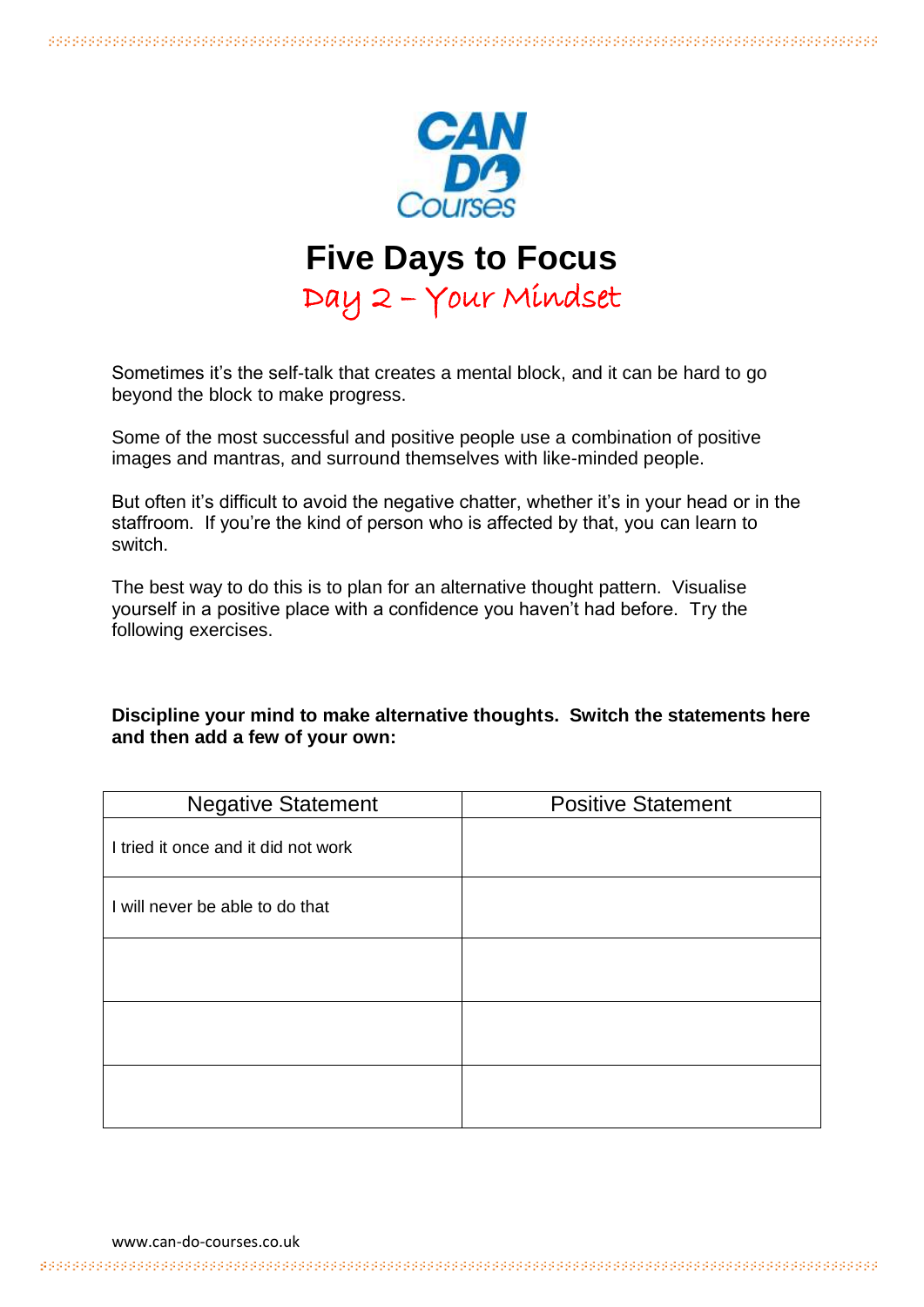Think positively about yourself. Keep your self esteem high.

## Write out an empowering statement which encapsulates what you want, and say it out loud

For example: I am a successful [teacher/HLTA/LSA] and this year I will provide great assistance to my students.

I will do this by:

Create a plan for times when you hear things that can bring you down When I hear the negative chatter in my head or the staffroom I will:

www.can-do-courses.co.uk